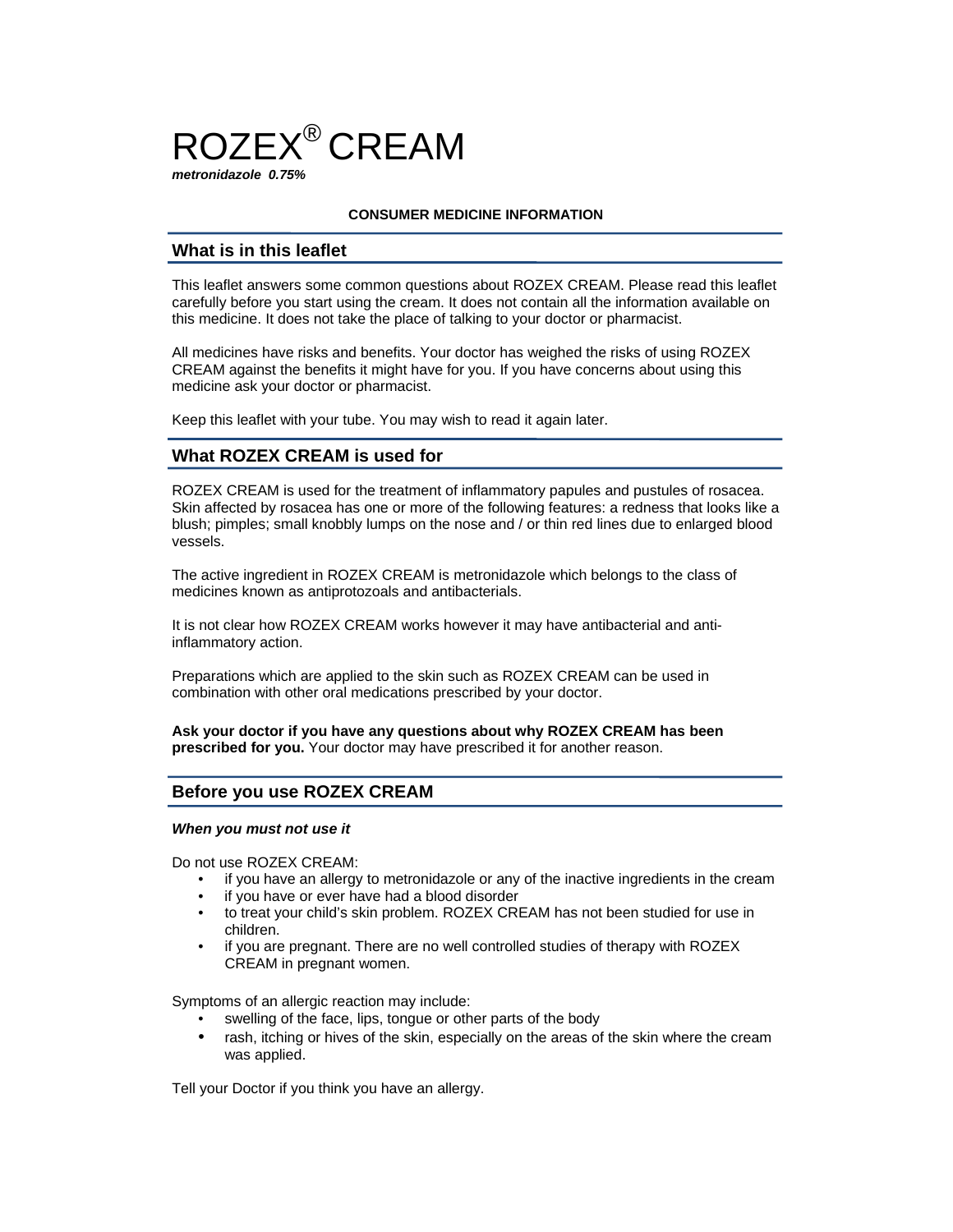## **Do not use ROZEX CREAM after the use by (expiry) date printed on the pack or if the packaging is torn or shows signs of tampering.**

If it has expired or is damaged, return it to your doctor or pharmacist for disposal.

### *Before you start to use it*

#### **Tell your doctor if you are pregnant or plan to become pregnant.**

With not enough information available on effect of ROZEX CREAM on pregnant women, ROZEX CREAM is not recommended for use during pregnancy.

#### **Tell your doctor if you are breast-feeding.**

Your doctor will discuss the risks and benefits of using ROZEX CREAM while breast-feeding.

### **If you have not told your doctor about any of the above, tell him/her before treatment with ROZEX CREAM.**

### *Taking other medicines*

**Tell your doctor or pharmacist if you are using any other medicines, creams or ointments, including any that you buy without a prescription from your pharmacy, supermarket or health food shop.** 

Some medicines and **ROZEX CREAM** may interfere with each other. Your doctor and pharmacist may have more information on medicines to be careful with while using **ROZEX CREAM.** 

# **How to use ROZEX CREAM**

### *Things you must do*

- Wash and dry your hands before applying the cream.
- Apply morning and evening to a dry, clean face.
- Squeeze a small quantity of ROZEX CREAM onto your finger tips and rub a thin film onto the affected areas.
- Avoid getting ROZEX CREAM into your eyes.
- Use a sunscreen when exposure to the sun cannot be avoided.

ROZEX CREAM is only for use on the skin.

Continue to use even though there may not be an immediate effect. Medicines can take several weeks to show an effect. The average period of treatment is usually three to four months. The recommended duration of treatment should not be exceeded.

# **While you are using ROZEX CREAM**

### *Things you must do*

- Tell all doctors and nurses who are treating you that you are using ROZEX CREAM.
- If you feel that ROZEX CREAM is not helping your condition, tell your doctor or nurse.
- Tell your doctor if you become pregnant while using ROZEX CREAM.

#### *Things you must not do*

- Do not use cosmetic products that contain alcohol or are abrasive.
- Do not use medicated soaps. These may have an extra drying or irritant effect.
- It is not known if ROZEX CREAM can increase the likelihood of skin cancers developing in people who have excessive exposure to sunlight. Therefore you should avoid or minimise exposure of areas treated with ROZEX CREAM to sunlight or other sources of UV light.
- Unnecessary or prolonged use of ROZEX CREAM should be avoided as the long term safety is unknown.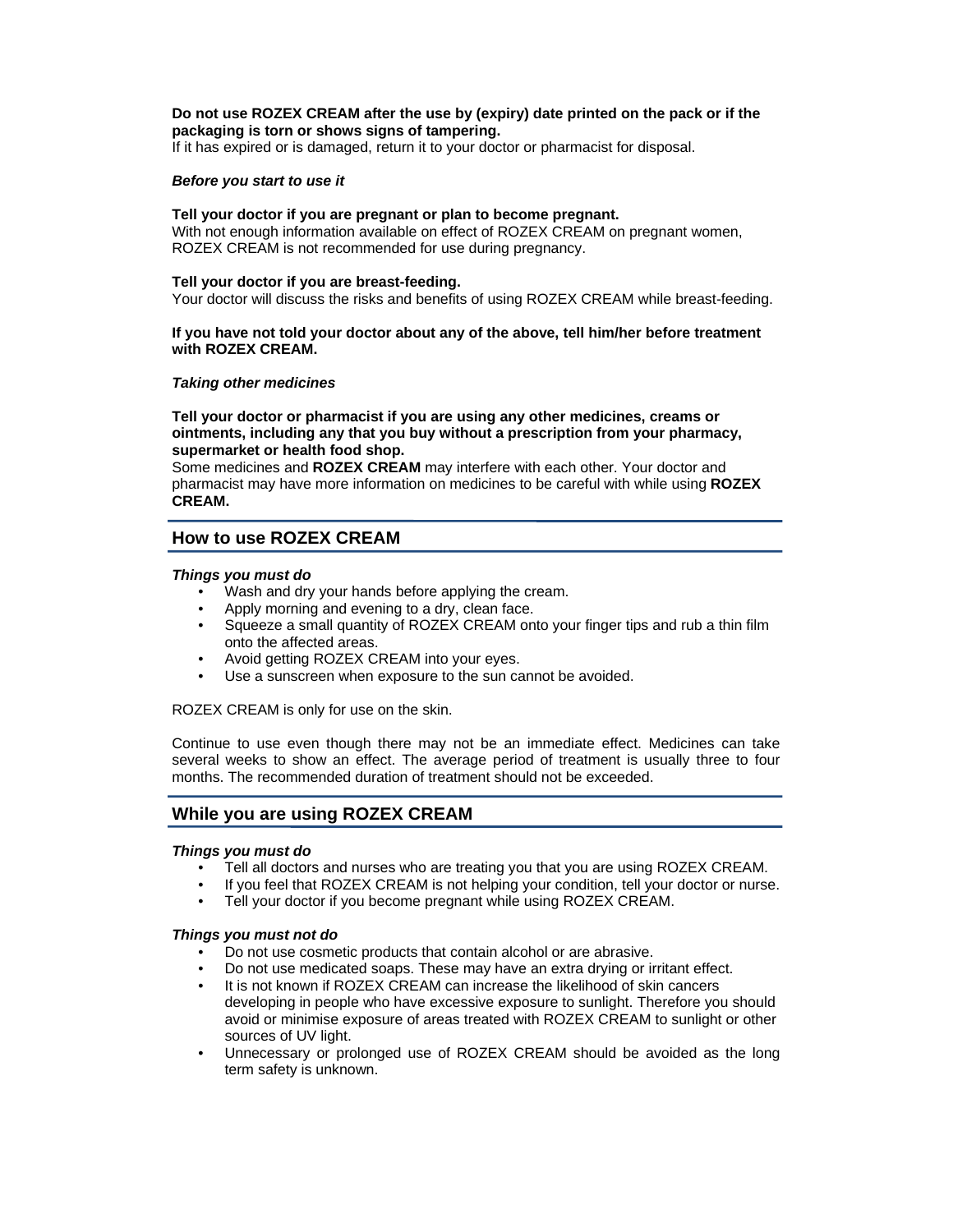#### *Things you can do*

- Apply makeup over ROZEX CREAM.
- If you forget to apply ROZEX CREAM use it again as directed, as soon as you remember.

## *Things to be careful of*

ROZEX CREAM should not come into contact with the eyes or mucous membranes. If accidental contact occurs, rinse thoroughly with water and pat dry.

Avoid conditions known to make rosacea worse such as hot, spicy foods, alcohol, extremes of temperature and excessive exposure to sunlight.

Use ROZEX CREAM less frequently if your face becomes hot, red, itchy or swollen.

Do not exceed the recommended duration of treatment.

Stop using ROZEX CREAM and see your doctor if the problem persists.

## **Side effects**

## **Tell your doctor or pharmacist as soon possible if you do not feel well whilst you are using ROZEX CREAM.**

All medicines can have side effects. Sometimes they are serious, most of the time they are not. You may need medical treatment if you get some of the side effects.

### **Ask your doctor or pharmacist to answer any questions you may have.**

Tell your doctor or pharmacist if you notice any of the following and they worry you:

- dry skin
- superficial reddening of skin
- severe itching of the skin
- skin discomfort (burning,dryness, pain of skin/stinging)
- skin irritation
- worsening of rosacea
- hyperpigmnentation and other pigmentation disorders

These are more common side effects of ROZEX CREAM.

Tell your doctor or pharmacist if you notice any of the following:

- contact dermatitis
- reduced sense of touch or sensation
- tingling or pricking sensation ('pins and needles')
- numbness in the extremities
- dysgeusia (metallic taste)
- seborrhea (red, itchy rash and white scales)
- sunburn
- skin infection
- hives
- **gastritis**
- **bronchitis**
- stuffy, runny nose
- skin exfoliation
- swelling face
- nausea
- excess watery fluid collection on the face or eyelids

These are uncommon side effects of ROZEX CREAM.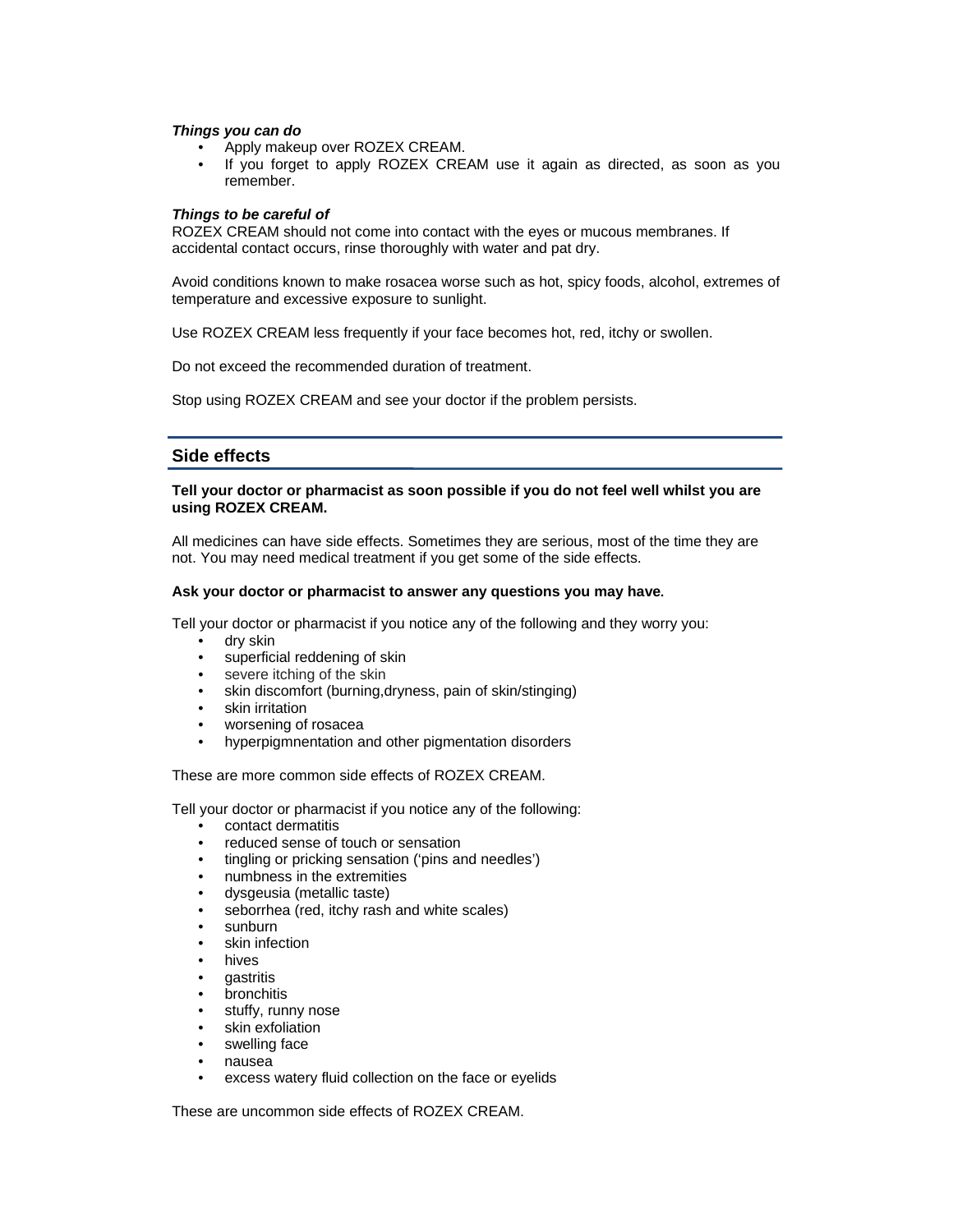Tell your doctor or pharmacist if you notice any of the following:

- hypothyroidism
- Bursitis (inflammation or irritation of bursa)
- Myalgia (muscle pain)
- osteoporosis
- conjunctivitis
- abscess

These are rare side effects of ROZEX GEL.

Other side effects not listed above may occur in some patients. Do tell your doctor or pharmacistif you notice any side effects not mentioned in this leaflet.

### **Do not be alarmed by this list of possible side effects.**

You may not experience any of them.

### **In case of accidental swallowing**

Immediately telephone your doctor or Poisons Information Centre on 13 11 26 for advice if in Australia or 0800 764 766 if in New Zealand.

## **Ingredients**

Each gram of ROZEX CREAM contains: 7.5 mg/g of metronidazole as the active ingredient.

Inactive ingredients:

- benzyl alcohol,
- isopropyl palmitate,
- glycerol,
- sorbitol,
- emulsifying wax,
- lactic acid or sodium hydroxide,
- purified water.

# **After using ROZEX CREAM**

**If you have queries about any aspect of your medicine, or any questions regarding the information in this leaflet, discuss them with your doctor or pharmacist.** 

#### *Storage*

Keep the medicine in a cool dry place where the temperature stays below 25°C.

#### **Do not store it, or any other medicine, in a bathroom, near a sink, or on a window-sill.**

#### **Do not leave it in the car.**

Heat and dampness can destroy some medicines.

#### **Keep it where children cannot reach it.**

A locked cupboard at least one-and-a half metres above the ground is a good place to store medicines

## *Disposal*

**If your doctor tells you to stop using ROZEX CREAM or it has passed its expiry date, ask your pharmacist what to do with any that is left over. Return any unused medicine to your pharmacist.**

# **Product description**